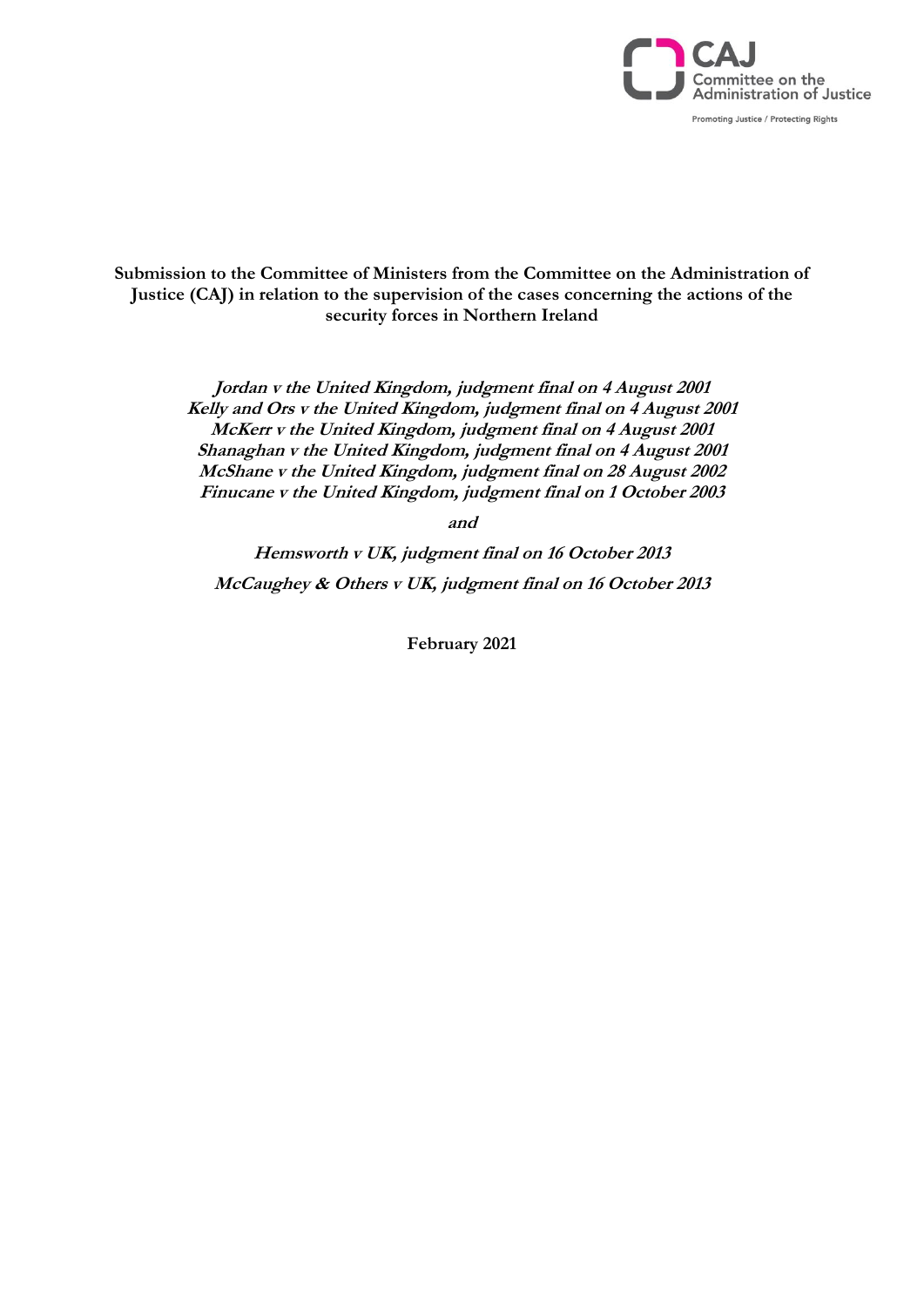The Committee on the Administration of Justice (CAJ) was established in 1981 and is an independent non-governmental organisation affiliated to the International Federation of Human Rights (FIDH). Its membership is drawn from across the community.

This Rule 9 communication is for consideration at the 1398th meeting (March 2021) (DH) of the Ministers' Deputies. CAJ has regularly made Rule 9 communications to the Committee of Ministers on the 'McKerr group of cases' concerning the actions of the security forces in the 1980s and 1990s in Northern Ireland. These submissions have charted the evolution of the 'package of measures' agreed to by the UK further to the above judgments, and their proposed replacement with measures agreed by the UK and Ireland, and political parties in the Northern Ireland Executive, under the December 2014 Stormont House Agreement (SHA).

The Committee issued an Interim Resolution in December 2020 that:<sup>1</sup>

NOTED the information provided very shortly before the meeting setting out the response of the United Kingdom Government to the Supreme Court judgment of 27 February 2019 related to the investigation in the *Finucane* case; instructed the Secretariat to provide an assessment of this information for the Committee's next examination, with a view to considering whether to reopen the individual measures;

RECALLED WITH PROFOUND REGRET that the inquests and investigations in the cases of *McKerr, Shanaghan,* and *Kelly and Others* have still not been completed, underlining the need to make progress with the required general measures on which their progress depends, without further delay;

NOTED WITH INTEREST the detailed plan for the conclusion of all legacy inquests within five years which has been adversely impacted by the COVID-19 pandemic; strongly encouraged the authorities to pursue all of their efforts to put in place a recovery plan as soon as is possible so that legacy inquests can continue in a timely manner;

NOTED the information submitted about protection of the OPONI's budget; reiterating the vital role played by the OPONI in investigating historical cases and giving answers to families, strongly encouraged the authorities to continue to take all necessary measures to ensure that it has the capacity to conduct its work in an effective and timely manner;

EXPRESSED PROFOUND CONCERN nevertheless that the authorities have not provided any details in response to the Committee's request for information on the approach to legacy investigations set out by the government in the Written Ministerial Statement of 18 March 2020, in particular how the current proposals would work in practice and in compliance with the obligation under Article 2 of the Convention and the proposed legislative timetable for those proposals;

CALLED UPON the authorities to follow up on their previous commitments to publish and introduce legislation in the United Kingdom Parliament to implement the Stormont House Agreement to address legacy issues, as set out in the New Decade, New Approach publication of January 2020;

DECIDED to resume examination of these cases, and all relevant developments, at the 1398th meeting (March 2021) (DH) and invited the authorities to submit detailed information on all of the above issues by 25 January 2021.

<sup>&</sup>lt;sup>1</sup> CM/ResDH(2020)367 [https://search.coe.int/cm/Pages/result\\_details.aspx?ObjectID=0900001680a097b6](https://search.coe.int/cm/Pages/result_details.aspx?ObjectID=0900001680a097b6)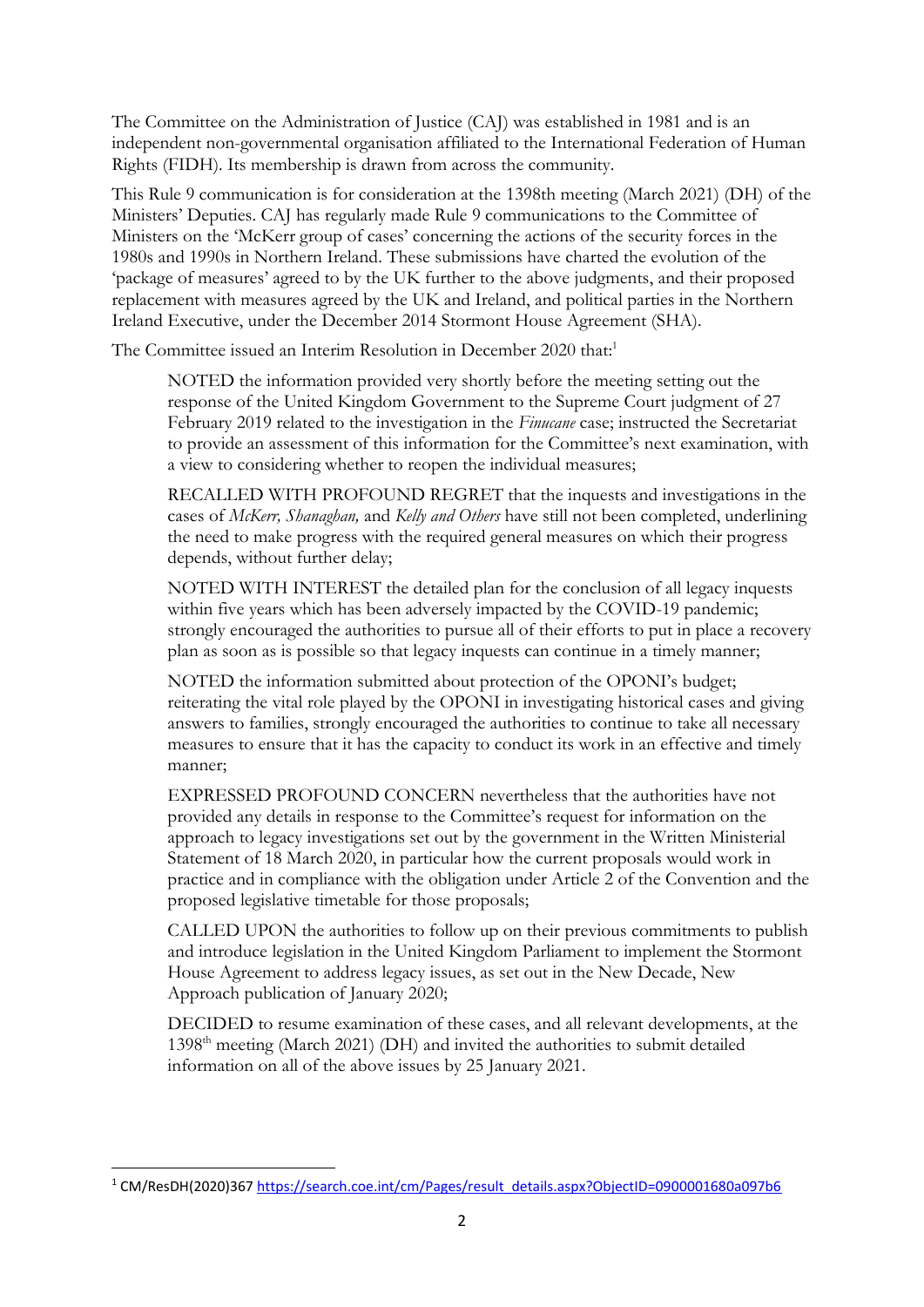#### **General Measures: key developments**

- 1. Our previous submissions chart the unilateral abandonment by the UK of commitments to implement the Stormont House Agreement (SHA), and its replacement with unclear proposals on information recovery set out in a Written Ministerial Statement (WMS) in March 2020. They also chart the lack of any further elaboration as to the UK's intentions since March 2020.
- 2. The UK issued a response to the Committee on the 25 January 2021 deadline.<sup>2</sup> Whilst unclear this appears to recommit the UK to legislating for the SHA.<sup>3</sup> This would be welcome but has not otherwise been stated. No further detail or timeframe is provided. **The Ministers Deputies may wish to seek clarification if this is now the UK's intention.**
- 3. As set out in previous communications the UK Government breached parliamentary convention in declining to submit written information or appear before a UK Parliamentary Inquiry into the WMS. The Committee issued a damning Interim Report on the 26 October 2020.<sup>4</sup> The UK Government on 13 January 2021 ultimately submitted a brief written response to this report. This continues to focus on promoting 'information recovery' (as per WMS) and not Article 2 compliant investigations (as envisaged under the SHA.) It repeats highly discredited claims that there has already been a 'cycle of investigations' into the military and reiterates UK commitments to military veterans who served in NI.<sup>5</sup> It should be noted that whilst the UK submission to CM attributes delays in taking forward legacy policy to a desire for further engagement with key stakeholders, the parliamentary inquiry was highly critical over a lack of engagement since the WMS, despite commitments to do so.
- 4. The *Overseas Operations (Service Personnel and Veterans) Bill* has continued its passage through the upper chamber of the UK Parliament (House of Lords). 6
- 5. The Northern Ireland Human Rights Commission (NIHRC) is the UN-accredited NHRI for NI set up further to the 1998 Good Friday Agreement. The NIHRC consists of one Chief Commissioner and six Commissioners, its composition, in accordance with the UN Paris Principles (on which its UN status as an NHRI depends) must ensure "pluralist representation of the social forces (of civilian society) involved in the protection and

<sup>2</sup> [DH-DD\(2021\)101 Communication from the UK, 25 January 2021](https://search.coe.int/cm/Pages/result_details.aspx?ObjectId=0900001680a13307)

<sup>&</sup>lt;sup>3</sup> "In 2018, the United Kingdom Government's public consultation Addressing the Legacy of Northern **Ireland's Past sought views on draft legislation seeking to implement proposals set out in the Stormont House Agreement**. The Government received over 17,000 written responses, and in July 2019 the Government published an analysis of the consultation responses, which can be found on the website gov.uk. It was clear from this feedback that further work was needed to address the legitimate concerns of those who responded to the consultation. **It remains the intention of the United Kingdom Government to introduce this legislation as soon as possible** but, as noted by the Committee, it is clear that further engagement with key stakeholders including victims groups needs to take place before progress can be made." **DH-DD(2021)101 Communication** [from the UK, 25 January 2021](https://search.coe.int/cm/Pages/result_details.aspx?ObjectId=0900001680a13307) (emphasis added)

<sup>&</sup>lt;sup>4</sup> HC 329 Northern Ireland Affairs Committee Addressing the Legacy of Northern Ireland's Past: the [Government's New Proposals \(Interim Report](https://committees.parliament.uk/committee/120/northern-ireland-affairs-committee/news/120267/legacy-proposals-unilateral-and-unhelpful-say-mps/)) Published on 26 October 2020. For further analysis see CAJ submission to Committee of Ministers[, October 2020.](https://caj.org.uk/2020/12/03/submission-to-the-committee-of-ministers-october-2020/)

<sup>&</sup>lt;sup>5</sup> Addressing the Legacy of Northern Ireland's past: the Government's New Proposals[: Government Response](https://publications.parliament.uk/pa/cm5801/cmselect/cmniaf/1153/115302.htm) [to the Committee's Third Report](https://publications.parliament.uk/pa/cm5801/cmselect/cmniaf/1153/115302.htm) of Session 2019-21 HC 1153, 13 January 2021.

<sup>&</sup>lt;sup>6</sup> The WMS was made on the same day as this Bill was introduced committing to 'equal treatment' for military veterans who served in NI as those who served overseas. The Bill would prevent proceedings for past war crimes overseas, including torture and extrajudicial killings, the Joint Committee on Human Rights (JCHR) of the UK Parliament has found that the Bill "breaches the UK's international legal obligations under international humanitarian law, human rights law and international criminal law." JCHR [Legislative Scrutiny: Overseas](https://committees.parliament.uk/committee/93/human-rights-joint-committee/news/120321/operations-service-personnel-and-veterans-bill-is-unjustifiable-ineffective-and-will-prevent-justice-from-being-done-say-joint-committee-on-human-rights/)  [Operations \(Service Personnel and Veterans\) Bill](https://committees.parliament.uk/committee/93/human-rights-joint-committee/news/120321/operations-service-personnel-and-veterans-bill-is-unjustifiable-ineffective-and-will-prevent-justice-from-being-done-say-joint-committee-on-human-rights/) 29 October 2020.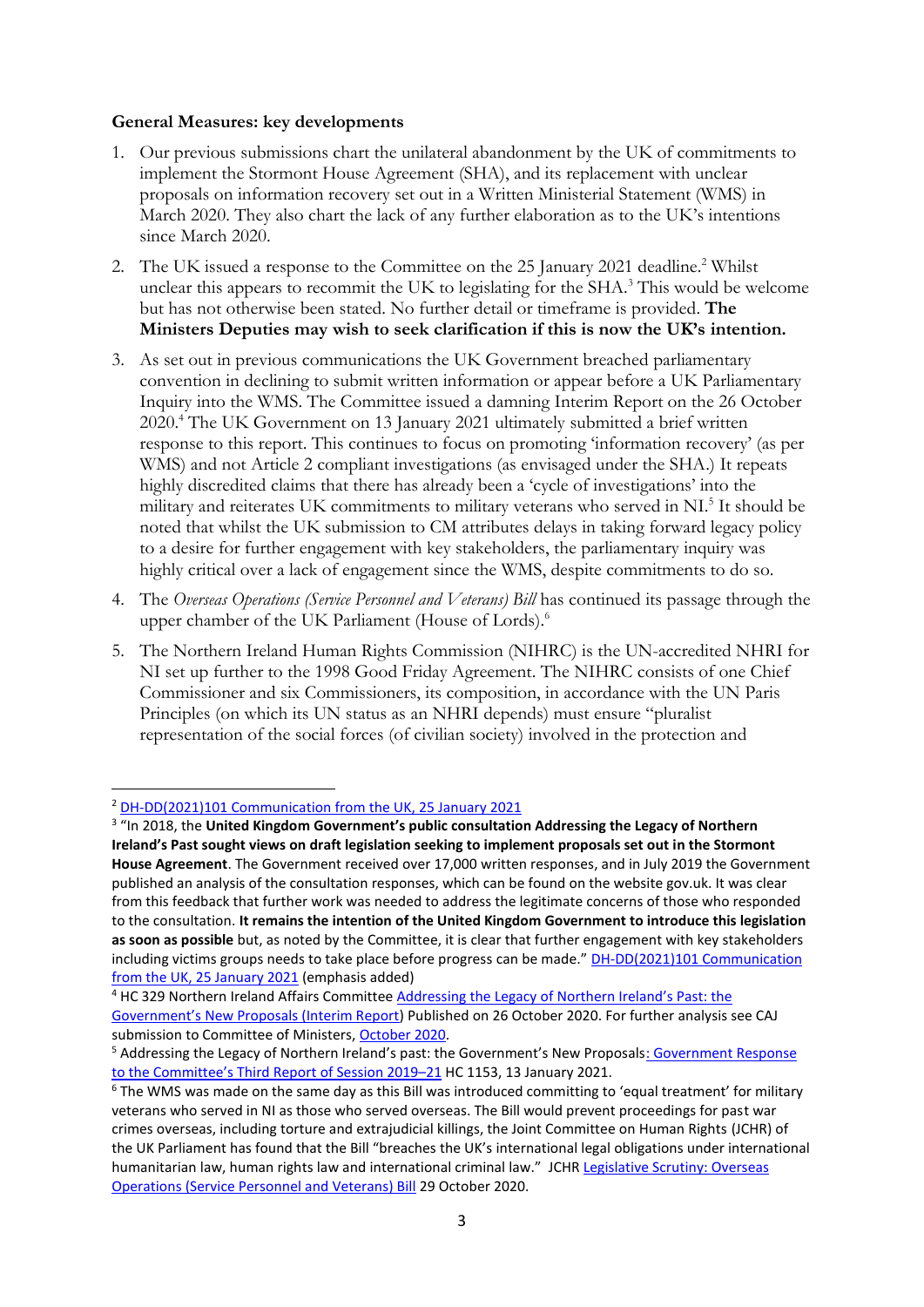promotion of human rights."<sup>7</sup> Shortly after the WMS the NIHRC wrote to the Secretary of State for NI, Brandon Lewis MP, "expressing concerns that this new approach by the UK Government is not human rights compliant, particularly regarding Article 2 ECHR".<sup>8</sup> Following this, in September 2020 the Secretary of State appointed six new human rights commissioners, half of whom were from an NI policing background, despite a broader pool of approved candidates having been presented to him for selection. The Equality Coalition, a network of around 100 NGOs and trade unions led by CAJ and the public sector trade union UNISON, have (without questioning the integrity of any individual commissioner) lodged a formal complaint that the appointments do not meet the diversity and pluralism requirements of the UN Paris Principles.<sup>9</sup> There is a particular concern that this change of composition has occurred at a time when the NIHRC is to advise on the NI legacy bill.

- 6. The Court of Appeal in London in January 2021 heard the appeal in the 'Third Direction' case taken by four NGOs including CAJ and the Pat Finucane Centre (PFC). <sup>10</sup> This case challenges the ECHR compatibility of a hitherto secret policy within the UK Security Service MI5 'permitting' the authorisation of informants to commit crimes. During the oral hearing counsel for the UK **Government lawyers stated in open court that the policy did allow MI5 to authorise an informer to commit murder**. It was argued that the power to do so was derived from the Security Service Act 1989 and prior to that power from the 'royal prerogative' had governed the agency.<sup>11</sup> **The CM may wish to note the UK Government's position that its security agency had the power to authorise informants to commit murders at the time of the Finucane and other collusion cases in the McKerr group;**
- 7. The *Covert Human Intelligence Sources (Criminal Conduct) Bill* is at its final stage in the UK Parliament.<sup>12</sup> The Bill would legislate to allow police, security and other bodies to authorise crimes by informants, and for such authorised offences to be 'lawful for all purposes', reversing the independence of the DPP in NI resultant from General Measures in the current group of cases.<sup>13</sup> The upper chamber (House of Lords) amended the Bill to place express limits on the criminal conduct that could be authorised to preclude conduct breaching ECHR rights (killings, torture, sexual violence, kidnap, false imprisonment). However, the Government won a reversal vote in the House of Commons to remove this amendment (and another to prevent the security services using child informants to commit crimes). The Bill remains in the contestation phase between the two Houses.
- 8. The Good Friday Agreement also led to a mandatory statutory duty on NI public authorities to assess the equality impacts of new or amended policies across a range of protected characteristics. This is particularly relevant to the new legacy policy set out under the WMS given the intention to cease almost all legacy investigations (as well as offending ECHR compliance) engages equality law through risking discriminatory detriments for victims'

 $<sup>7</sup>$  The UN Paris Principles, including provisions on "composition and guarantees of independence and</sup> pluralism" are available here: <https://nhri.ohchr.org/EN/AboutUs/Pages/ParisPrinciples.aspx> <sup>8</sup> Letter from NI Human Rights Commission to Secretary of State for NI, Brandon Lewis MP, 1 April 2020, cited in [NIHRC submission to Special Rapporteur on the Promotion of Truth, Justice, Reparation and Guarantees of](https://www.nihrc.org/publication/detail/submission-special-rapporteur-on-the-promotion-of-truth-justice-reparation-and-guarantees-of-non-recurrence)  [Non-Recurrence,](https://www.nihrc.org/publication/detail/submission-special-rapporteur-on-the-promotion-of-truth-justice-reparation-and-guarantees-of-non-recurrence) January 2021, page 3.

<sup>&</sup>lt;sup>9</sup> For details see: [https://www.theguardian.com/uk-news/2021/jan/11/high-status-of-northern-ireland](https://www.theguardian.com/uk-news/2021/jan/11/high-status-of-northern-ireland-human-rights-body-being-put-at-risk)[human-rights-body-being-put-at-risk](https://www.theguardian.com/uk-news/2021/jan/11/high-status-of-northern-ireland-human-rights-body-being-put-at-risk) and<https://caj.org.uk/2020/11/04/just-news-november-2020/>

<sup>&</sup>lt;sup>10</sup> Along with Reprieve and Privacy International, for background see[: https://privacyinternational.org/legal](https://privacyinternational.org/legal-action/third-direction-challenge)[action/third-direction-challenge](https://privacyinternational.org/legal-action/third-direction-challenge) judgment further to the hearing has been reserved.

<sup>11</sup> See ['Government lawyer tells court MI5 officers could authorise murder'](https://www.theguardian.com/uk-news/2021/jan/27/government-lawyer-tells-court-m15-officers-could-authorise) The Guardian 27 January 2021

<sup>12</sup> <https://services.parliament.uk/Bills/2019-21/coverthumanintelligencesourcescriminalconduct.html> <sup>13</sup> For further information, see the joint briefing to Parliament by the Third Direction applicants.

[https://caj.org.uk/2020/10/01/briefing-for-second-reading-of-the-covert-human-intelligence-sources-criminal](https://caj.org.uk/2020/10/01/briefing-for-second-reading-of-the-covert-human-intelligence-sources-criminal-conduct-bill/)[conduct-bill/](https://caj.org.uk/2020/10/01/briefing-for-second-reading-of-the-covert-human-intelligence-sources-criminal-conduct-bill/)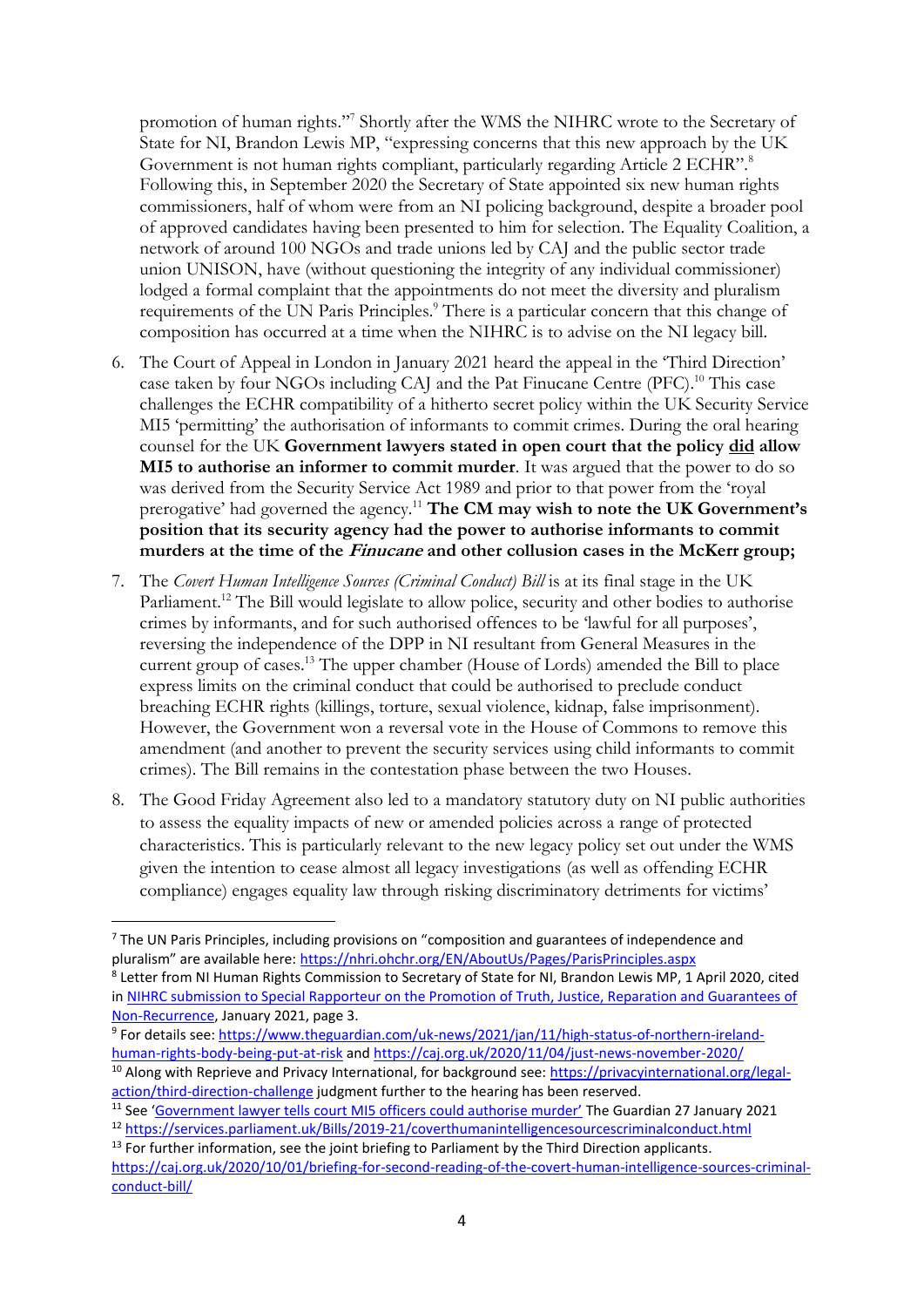families. This is particularly likely in 'state involvement' cases where families have not previously had an Article 2 compliant investigations. Whilst the NIO stated it had undertaken an initial equality impact exercise on the new legacy policy it declined to release same to CAJ. Further to a complaint by CAJ and PFC, the Equality Commission for NI (the national equality body) confirmed they would use their statutory enforcement powers to launch a formal investigation into the matter.<sup>14</sup> At the time of writing the NIO has appealed that decision.

#### **UK response to CM over manners in which it can meet its obligations**

- 9. The UK response to the CM highlights "that it is primarily for the State concerned to choose, subject to supervision by the Committee of Ministers, the means to be used to discharge its obligations under Article 46 of the Convention."<sup>15</sup>
- 10. It is possible to read this as a suggestion from the UK that it can meet its ECHR obligations from some other means than implementing its SHA commitments. However, the UK has not put forward any alternative proposals to do so. There have already been assessments that proposals set out under the WMS will not be ECHR compatible.<sup>16</sup>
- 11. It is somewhat unlikely the UK would seek to argue that the existing residual measures in NI meet its ECHR obligations, not least as the UK itself has repeatedly stated, in the words of the recent UK response to the Parliamentary inquiry report, that they are "not working" and are "failing to obtain answers for a majority of victims and families."<sup>17</sup>
- 12. Whilst some residual mechanisms in NI are capable of delivering degrees of Article 2 compliance there remain significant gaps, and areas of regression. In summary this includes the following issues:
	- ➢ **Police Ombudsman**: this institution is the best example of the structure of an independent body capable of delivering Article 2 complaint investigations within its remit, including meeting the independence requirements in 'state involvement cases'. At present the Ombudsman is highly constrained however through being starved of resources, with its legacy investigations consequently proceeding at a snails pace. By its nature the Ombudsman is also limited to investigating legacy deaths where there is alleged police involvement. It does not have powers to investigate the military or security services, in a context where the operations were often joint. It also has no powers to interview police informants even in in collusion cases involving the police, having to rely on the police to do so. The Ombudsman is also largely precluded by law from investigating around 50 fatal legacy police shootings. There are also many other gaps in the Ombudsman's powers that have been long identified by successive office holders in a statutory reviews but for which remedial legislation has not been progressed due to political opposition from unionist parties, with no intervention

<sup>14</sup> Se[e https://www.bbc.co.uk/news/uk-northern-ireland-55304934](https://www.bbc.co.uk/news/uk-northern-ireland-55304934)

<sup>15</sup> [DH-DD\(2021\)101 Communication from the UK, 25 January 2021](https://search.coe.int/cm/Pages/result_details.aspx?ObjectId=0900001680a13307)

<sup>&</sup>lt;sup>16</sup> See comments by the NHRI in NIHRC submission to Special Rapporteur on the Promotion of Truth, Justice, [Reparation and Guarantees of Non-Recurrence,](https://www.nihrc.org/publication/detail/submission-special-rapporteur-on-the-promotion-of-truth-justice-reparation-and-guarantees-of-non-recurrence) the academic assessment with CAJ in K. McEvoy, D. Holder, L. Mallinder, A. Bryson, B. Gormally & G. McKeown "[Prosecutions, Imprisonment and the Stormont House](https://www.dealingwiththepastni.com/project-outputs/project-reports)  [Agreement: A Critical Analysis of Proposals on Dealing with the Past in Northern Ireland](https://www.dealingwiththepastni.com/project-outputs/project-reports)" April 2020, see also the assessment by the Joint Committee on Human Rights "Legislative Scrutiny: Overseas Operations (Service [Personnel and Veterans\) Bill"](https://committees.parliament.uk/committee/93/human-rights-joint-committee/news/120321/operations-service-personnel-and-veterans-bill-is-unjustifiable-ineffective-and-will-prevent-justice-from-being-done-say-joint-committee-on-human-rights/) 29 October 2020, of the overseas bill given the WMS is expressly to provide an equivalence to its provisions.

<sup>&</sup>lt;sup>17</sup> Addressing the Legacy of Northern Ireland's past: the Government's New Proposals[: Government Response](https://publications.parliament.uk/pa/cm5801/cmselect/cmniaf/1153/115302.htm) [to the Committee's Third Report of Session 2019–](https://publications.parliament.uk/pa/cm5801/cmselect/cmniaf/1153/115302.htm)21 HC 1153, 13 January 2021.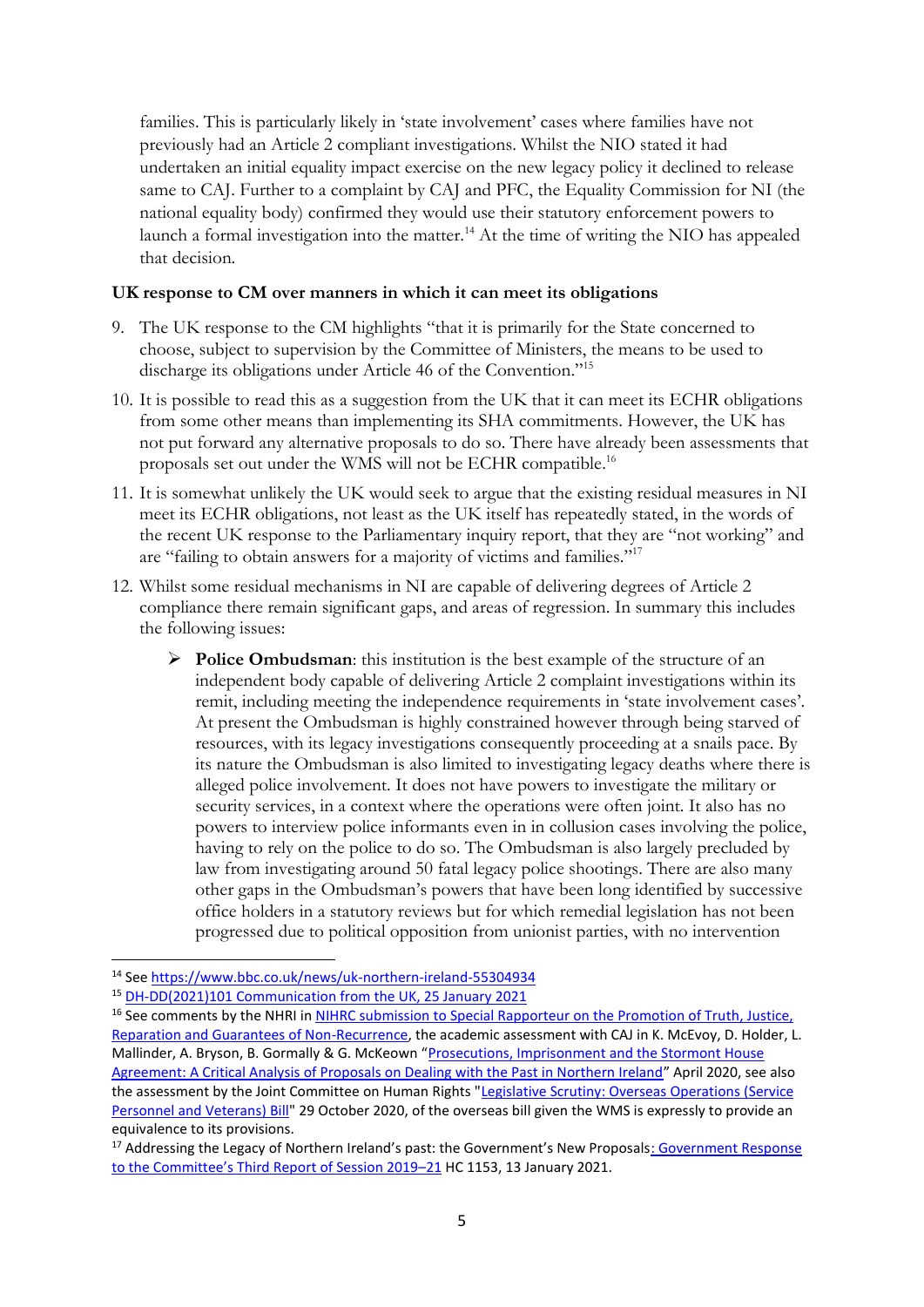from the UK Government to meet international obligations. Despite its powers, the Ombudsman has also had regular problems with receiving disclosure.

➢ **Police Service of Northern Ireland Legacy Investigations Branch**: the PSNI LIB, superseded the Historical Enquiries Team (HET), from which some families have received a measure of resolution though the CM acknowledged it would be not be carrying out Article 2 ECHR compliant investigations.<sup>18</sup> While the CM closed its examination of the HET, noting that it had the 'the structure and capacities to allow it to finalise its work', subsequent research findings, including by HMIC noted its lack of independence and failure to comply with Article 2 ECHR in its approach to state involvement cases. In particular, HMIC noted that the CM in 2008 had given a qualified endorsement of the limited role HET could play, but it transpired that, to an extent at least, this was based on misleading information.<sup>19</sup>

A core limitation of the LIB is that it does not meet the Article 2 independence requirements to investigate state involvement cases. In cases that involve alleged police collusion the PSNI remains legally liable for the actions of its predecessor force, the RUC. The RUC also worked closely with the military and security service as part of the overall security forces. The first instance and now the Court of Appeal in NI in *McQuillan<sup>20</sup>*, *McKenna*<sup>21</sup> and *McGuigan*<sup>22</sup> have found that the PSNI LIB of the PSNI lacks requisite independence to carry out investigations into state involvement cases. The PSNI have appealed this ruling to the UK Supreme Court.

➢ **PSNI 'Call in':** the PSNI can 'call in' another police force to investigate particular crimes in which the PSNI may have a conflict of interest. There are examples of both best and poor practice in the exercise of this function.

The most high profile ongoing call in is 'Operation Kenova', into the role of security force informant within the IRA, under the leadership of former Chief Constable of an English police force, Jon Boutcher, whose independent team is also leading several other 'called in' inquiries (Operation Mizzenmast, into the murder of a civilian potentially by an undercover military unit; Operation Turma, into the murder of three RUC officers; and the Barnard Review into a court-ordered overarching report into collusion in the Glenanne Gang killings). <sup>23</sup> This 'call in' has sought to maximise Article 2 ECHR compliance and produced a framework and oversight mechanisms to this end.<sup>24</sup> It also commissioned an independent barrister to examine the Article 2 ECHR compliance of Operation Kenova).<sup>25</sup>

A contrary example of a poor use of this mechanism is found in PSNI decision to call in Durham Constabulary to investigate two arrested journalists, whose homes and media premises were then searched, following them revealing evidence, in the form of leaked official documents, of legacy human rights violations in the Loughinisland massacre (including the involvement of a police informant). In this instance the PSNI 'call in' was on the basis of the alleged 'theft' of the documents from the Ombudsman's office when the Ombudsman had in fact not reported any

<sup>18</sup> CM/Inf/DH(2008)2 revised, 19 November 2008, paragraph 47.

<sup>19</sup> HMIC '*Inspection of the Police Service of Northern Ireland Historical Enquiries Team'* 2013, p28.

<sup>20</sup> UKSC 2020/0028, UKSC 2020/0029, UKSC 2020/0030

<sup>&</sup>lt;sup>21</sup> UKSC 2020/0019, UKSC 2020/0026, [https://www.judiciaryni.uk/judicial-decisions/summary-judgment-court](https://www.judiciaryni.uk/judicial-decisions/summary-judgment-court-delivers-hooded-men-judgment-re-mcguigan-and-mckenna)[delivers-hooded-men-judgment-re-mcguigan-and-mckenna](https://www.judiciaryni.uk/judicial-decisions/summary-judgment-court-delivers-hooded-men-judgment-re-mcguigan-and-mckenna) (CAJ represents Mary McKenna)

<sup>22</sup> UKSC 2020/0020, UKSC 2020/0027, UKSC 2020/0100

<sup>23</sup> <https://www.kenova.co.uk/investigations>

<sup>24</sup> <https://www.kenova.co.uk/about-kenova>

<sup>25</sup> <https://www.kenova.co.uk/second-review-report-published>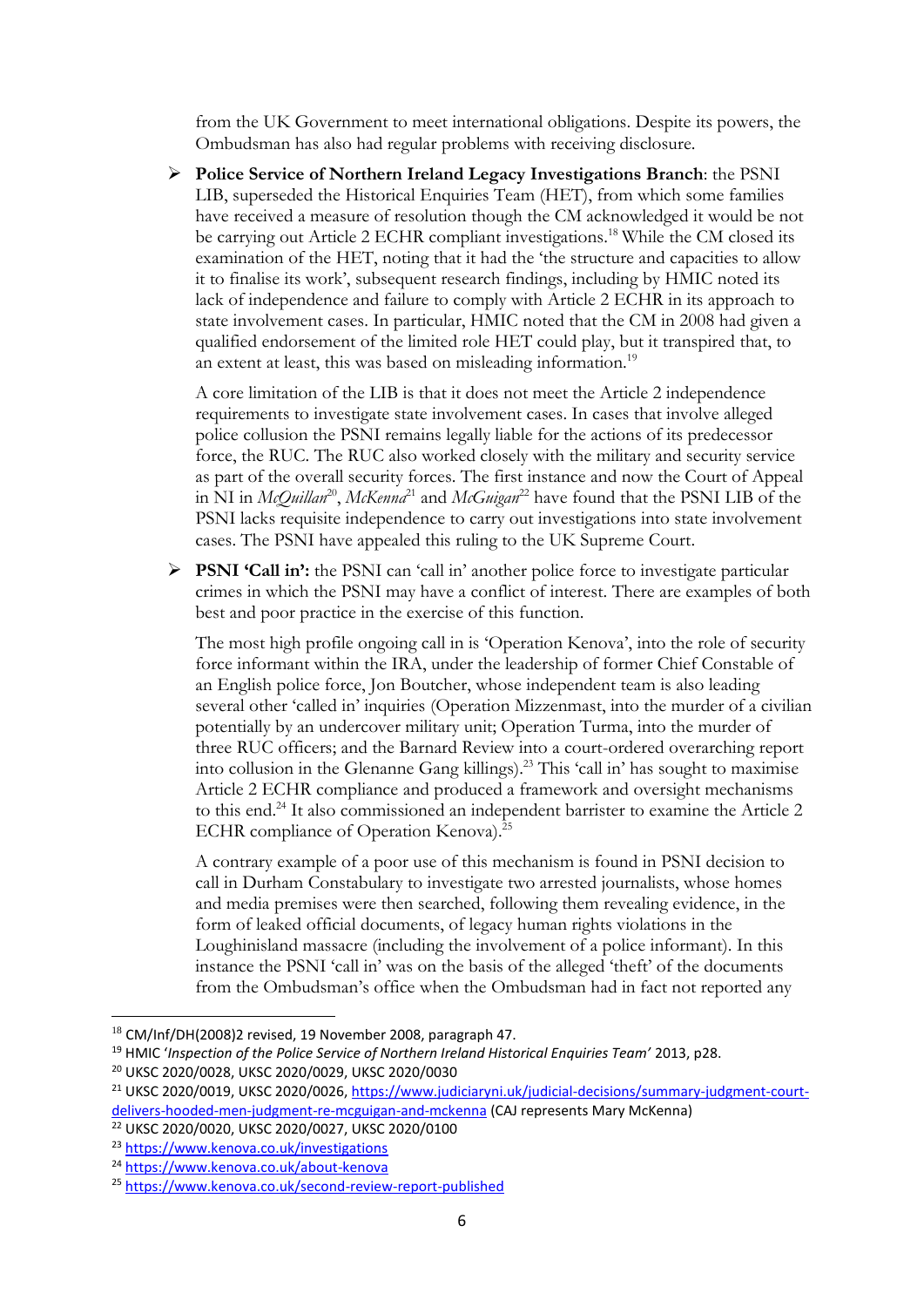theft, and the lines of demarcation between the PSNI and the called in force were blurred. Ultimately, in an important ECHR Article 10 media freedom case, the NI High Court found the PSNI actions to be unlawful.<sup>26</sup>

Even with best practice the broader weakness of 'call in' relates to the lack of a legislative underpinning for the independence of a call-in operation. In this sense the overall compliance of 'call in' is dependent on it not being interfered with by the PSNI or other state agencies, for example by curtailing (or threatening to) its resources. Given the previous experiences of the Stalker and Stevens investigations other forms of interference could include removing the team's leadership, withholding publication of its investigative reports, or even tipping of paramilitary suspects they are to be arrested and burning down the offices of the inquiry (within a police compound). <sup>27</sup> A further consideration lies in that it is for the PSNI to decide which cases are subject to 'call in' and resource them, albeit this may be prompted by a court order.

- ➢ **Public Prosecution Service (PPS)** continues to make prosecutorial decisions independent of investigators on legacy cases, on the basis of published statutory criteria, with potential for judicial oversight, further to the progression of General Measures. Government to date has also resisted calls to reinstate a role for an Attorney General to veto prosecutorial decisions, in the context of past interference of the process. Decisions not to prosecute state actors remain however highly contested and controversial, as was the case with recent PPS decision not to prosecute three MI5 officers and a former PPS prosecutor for perjury and misconduct in public office in relation to cases arising from Operation Kenova.<sup>28</sup> Highly concerning, and a reversal of the general measures reforms is however the implications of the Covert Human Intelligence Sources (Criminal Conduct) Bill which will render crimes committed by informants authorised by handlers 'lawful for all purposes' and hence not criminal offences at all. As such the present system whereby the PPS will decide if it is in the 'public interest' to prosecute an informer for a crime, will be bypassed with no role at all for an independent prosecutor. Whilst the provisions of the bill are not retrospective, they in practice unravel the impact of the General Measure in ensuring non-recurrence of past practice.
- ➢ **Inquests:** Inquests can play an important role in ensuring effective investigations. As previous submissions have charted there have been significant delays into establishing and holding legacy inquests under the Lord Chief Justice's plan, including the unlawful blocking of resources sought for same. Following the CM pressure and a judicial review, resources have been released for the Legacy Inquest work, which is now proceeding (with some Covid-19-related delay), funding will be required to complete each year and the long running issue of failures to cooperate with inquests by the various branches of the security forces, in particular in relation

<sup>&</sup>lt;sup>26</sup> See CAJ [July 2019,](file:///D:/Downloads/July%202019) Rule 9 submission and [Council of Europe Media Freedom Alert](https://www.coe.int/en/web/media-freedom/detail-alert?p_p_id=sojdashboard_WAR_coesojportlet&p_p_lifecycle=0&p_p_col_id=column-1&p_p_col_count=1&_sojdashboard_WAR_coesojportlet_alertId=39053000) an[d NI High Court ruling.](https://judiciaryni.uk/sites/judiciary/files/decisions/Summary%20of%20judgment%20-%20In%20re%20Fine%20Point%20Films%20-%2010.07.20.pdf) <sup>27</sup> See '[Stevens Enquiry: Overview and Recommendations, 17 April 2003, Sir John Stevens](https://cain.ulster.ac.uk/issues/collusion/stevens3/stevens3summary.htm) *QPM, DL*

[Commissioner of the Metropolitan Police Service](https://cain.ulster.ac.uk/issues/collusion/stevens3/stevens3summary.htm)': paragraph 3.4 "There was a clear breach of security before the planned arrest of Nelson and other senior loyalists. Information was leaked to the loyalist paramilitaries and the press. This resulted in the operation being aborted. Nelson was advised by his FRU handlers to leave home the night before. A new date was set for the operation on account of the leak. The night before the new operation my Incident room was destroyed by fire. This incident, in my opinion, has never been adequately investigated and I believe it was a deliberate act of arson."

<sup>28</sup> Se[e https://www.ppsni.gov.uk/news-centre/pps-issues-four-decisions-connection-operation-kenova-files](https://www.ppsni.gov.uk/news-centre/pps-issues-four-decisions-connection-operation-kenova-files) an[d https://krw-law.ie/pps-decision-kenova/](https://krw-law.ie/pps-decision-kenova/)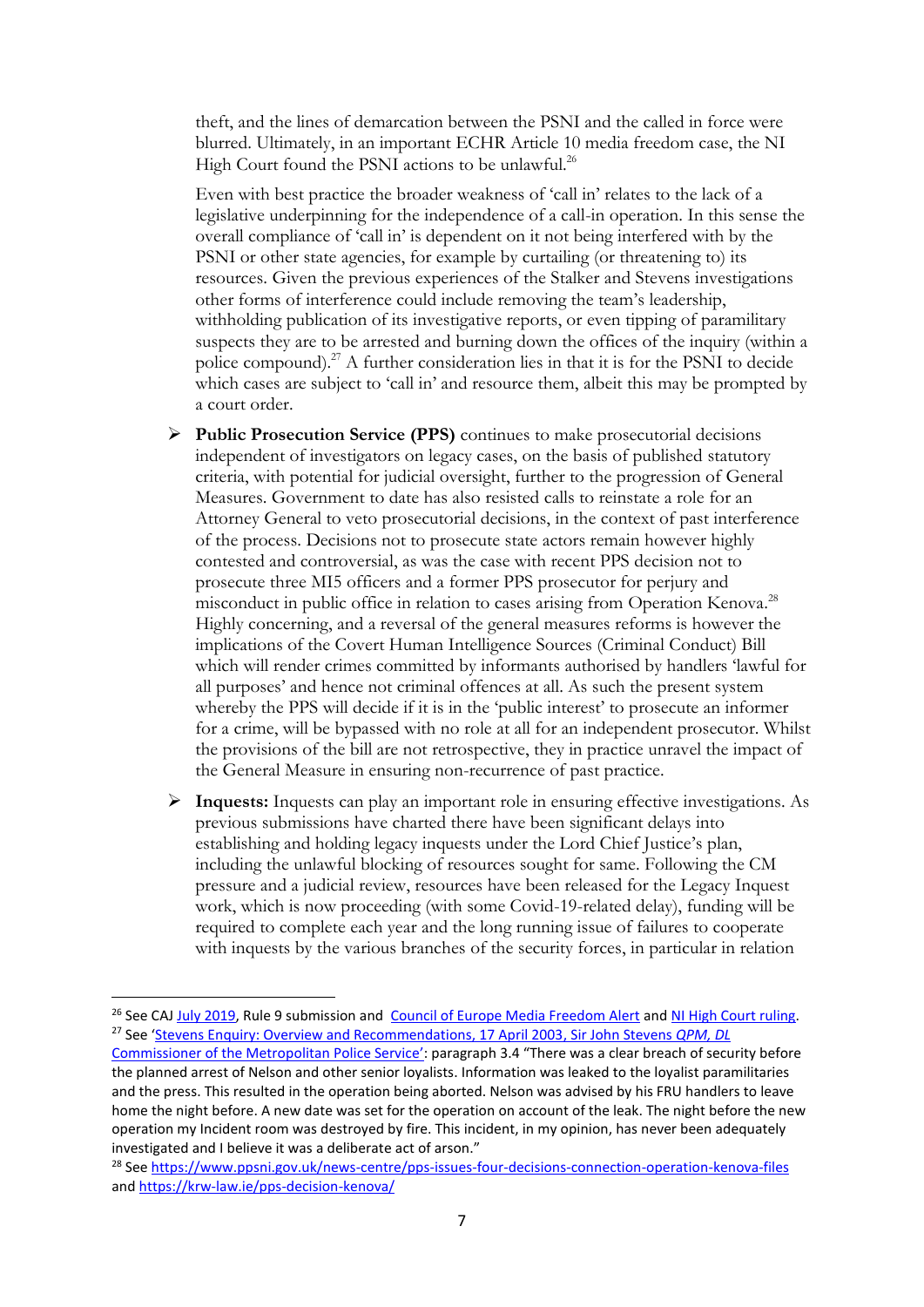to disclosure, remains. Nevertheless, it is welcome that this mechanism has seen significant progress for the cases within its remit.

➢ **Public Inquiries:** public inquiries can have a significant role in ensuring Article 2 ECHR compliance particularly in identifying broader systemic themes and patterns. However, the present legislation –the Inquiries Act 2005– was rushed through on the back of Mr Justice Cory recommending a number public inquiries, including into *Finucane*, which the UK was bound by an international agreement as part of the peace settlement to hold if so recommended. The Inquiries Act 2005 permits Ministers to interfere at practically every stage of the inquiry. Even with this limitation and the lack of any other Article 2 compliant investigation, as the Committee will be well aware the UK has still refused to discharge its commitment to hold a public inquiry in the Finucane case. (Any public inquiry instead established by the devolved NI legislature would not have the powers to deal with the UK military or security services. )

### 13. **The Ministers Deputies may therefore wish to ask the UK if it is not recommitting to implementing the SHA, what its alternative plan is to meet its obligations.**

### **Individual Measures**

14. We echo the CM's profound regret that the inquests and investigations in McKerr, Shanaghan and Kelly & Ors have still not been completed, resulting in ongoing breaches of Article 2 ECHR. We repeat our call for infringement proceedings under Article 46 (4) ECHR given the demonstrable lack of good faith by the Government since the delivery of these judgments nearly 20 year ago.

# **Kerr v UK**

15. This inquest is being case managed by Mr Justice O'Hara. A preliminary hearing had been provisionally arranged for 15 January, but not confirmed and the date was subsequently vacated. Confirmation of a further hearing has yet to be provided. On 18 November 2020, the next of kin of Mr McKerr, Mr Toman and Burns commenced judicial review proceedings challenging the delay in holding the inquest relying on Article 2 ECHR and domestic law on This matter has not been listed for hearing yet.

# **Shanaghan v UK**

16. The Public Statement by the Police Ombudsman into the death of Patrick Shanaghan is still outstanding. The Office advises that this is at an advanced stage, however, no date has been provided for publication. The delay in this case has been due to a legal challenge taken by retired police officers which has affected the publication of outstanding Public Statements by the Police Ombudsman into legacy cases. This judicial review sought, on a technicality, to quash a Public Statement made by the Police Ombudsman for Northern Ireland in relation to the Loughinisland Massacre on 18 June 1994, asserting that the Police Ombudsman had exceeded his statutory powers and the Appellants were denied procedural fairness protections under the common law.While the Court of Appeal of Northern Ireland formally issued its judgment dismissing the appeal it found that while the Ombudsman did exceed his powers in 3 paragraphs it was appropriate for the Police Ombudsman to 'acknowledge that the matters uncovered by him were very largely what the families' claimed constituted collusive behaviour'. <sup>29</sup>

<sup>29</sup> <https://www.judiciaryni.uk/judicial-decisions/2020-nica-33>